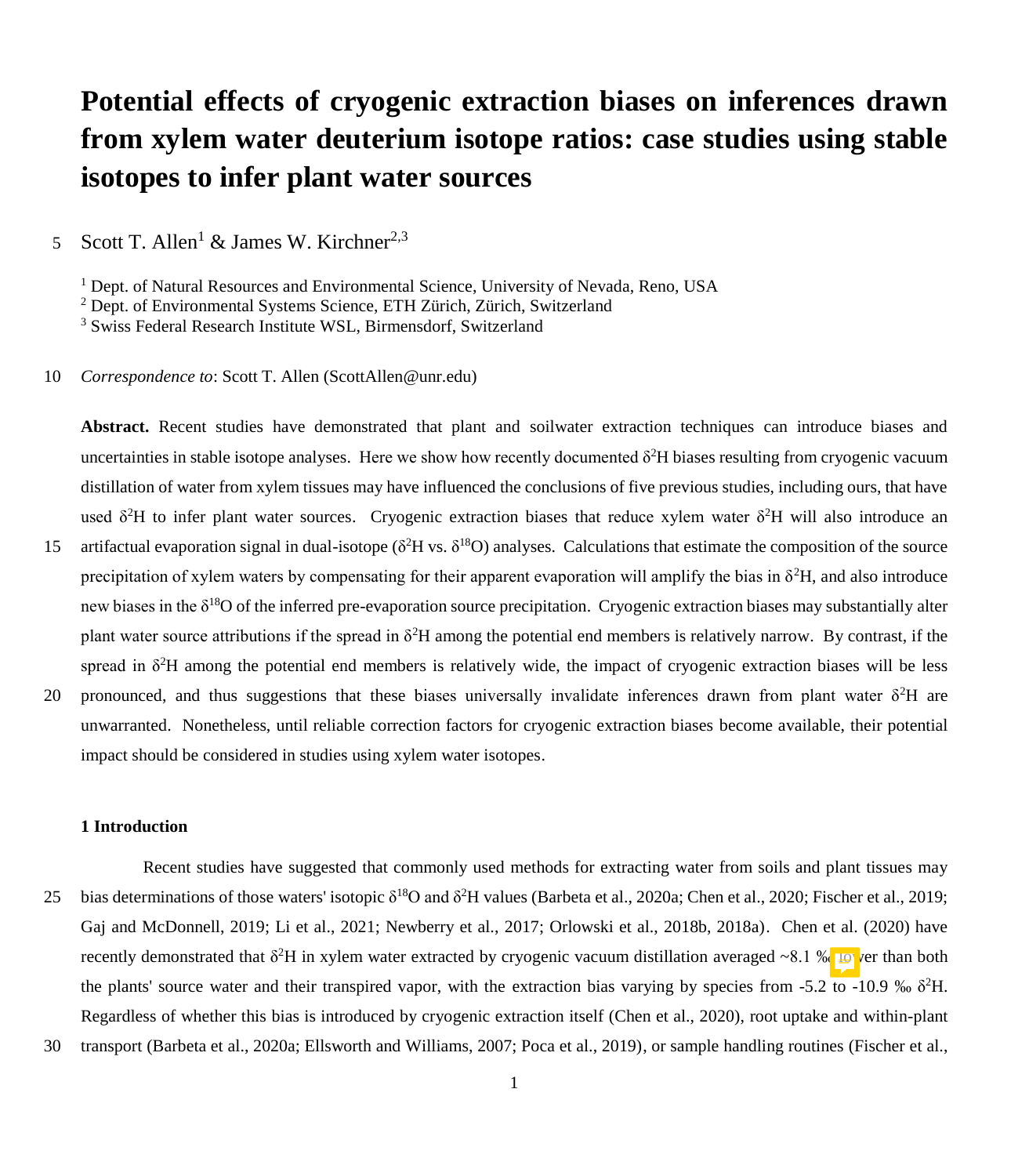2019), evidence suggests that  $\delta^2H$  determined from cryogenically extracted plant xylem water can differ substantially from the δ <sup>2</sup>H of plant water uptake.

Such insights are important because they suggest how the resulting data should be interpreted and they enable progress towards developing correction factors to compensate for extraction biases. Chen et al. (2020), however, also state that such

- 35 extraction artifacts are in "violation" of a "prerequisite" for using xylem water samples to infer source water isotope ratios. The implication of that statement is that  $\delta^2H$  in xylem water cannot be used to identify plant water sources. Our view is less absolute. All analytical work entails uncertainties and biases; the key question is whether they are large or small compared to the environmental signals that we seek to detect, measure, or interpret. Uncertainties and biases that are small compared to the environmental signals of interest will have correspondingly small effects on the measured signals and the inferences that
- 40 are drawn from them. Conversely, uncertainties and biases that are not small compared to the signals of interest can fundamentally alter the inferences that are drawn from environmental measurements. Biases are particularly problematic in this regard because they cannot be averaged out by more extensive sampling; on the other hand, if they are sufficiently predictable, one can potentially compensate for their effects.
- As a simple mathematical illustration of these basic principles, we consider how the biases described by Chen et a 45 (2020) could affect a simple mixing model that partitions a xylem water sample X (with an isotopic del value of  $\delta X$ ) among two end-members, shallow and deep soil waters S and D (with  $\epsilon_{\text{min}}$  alues of  $\delta S$  and  $\delta D$ , respectively). The conventional endmember mixing equations yield the result that the fraction of X attributable to end-member S is

$$
f_{\rm S} = \frac{\delta \rm X - \delta \rm D}{\delta \rm S - \delta \rm D} \tag{1}
$$

and its standard error, as calculated by Gaussian error propagation, is (see, for example, the supplement to Kirchner and Allen, 50 2020),

$$
SE(f_S) = \sqrt{\left(\frac{1}{\delta S - \delta D}SE(\delta X)\right)^2 + \left(\frac{\delta D - \delta X}{(\delta S - \delta D)^2}SE(\delta S)\right)^2 + \left(\frac{\delta S - \delta X}{(\delta S - \delta D)^2}SE(\delta D)\right)^2} \quad ,
$$
 (2a)

or, equivalently,

$$
SE(f_S) = \frac{\sqrt{SE(\delta X)^2 + (f_S SE(\delta S))^2 + ((1 - f_S) SE(\delta D))^2}}{|\delta S - \delta D|},
$$
\n(2b)

55 where  $SE(\delta X)$ ,  $SE(\delta S)$ , and  $SE(\delta D)$  represent the standard errors of the isotope values of the xylem water and the two endmembers. Now, what if the xylem water measurement does not yield the unmeasured value  $\delta X$  but instead a biased value  $\delta X^* = \delta X + \delta B$  (where  $\delta B$  represents the bias)? In this case, end-member mixing will not yield the unbiased estimate  $f_S$ , but instead the biased estimate  $f_s^*$ ,

$$
f_{\rm S}^* = \frac{\delta X^* - \delta D}{\delta S - \delta D} = \frac{\delta X + \delta B - \delta D}{\delta S - \delta D},\tag{3}
$$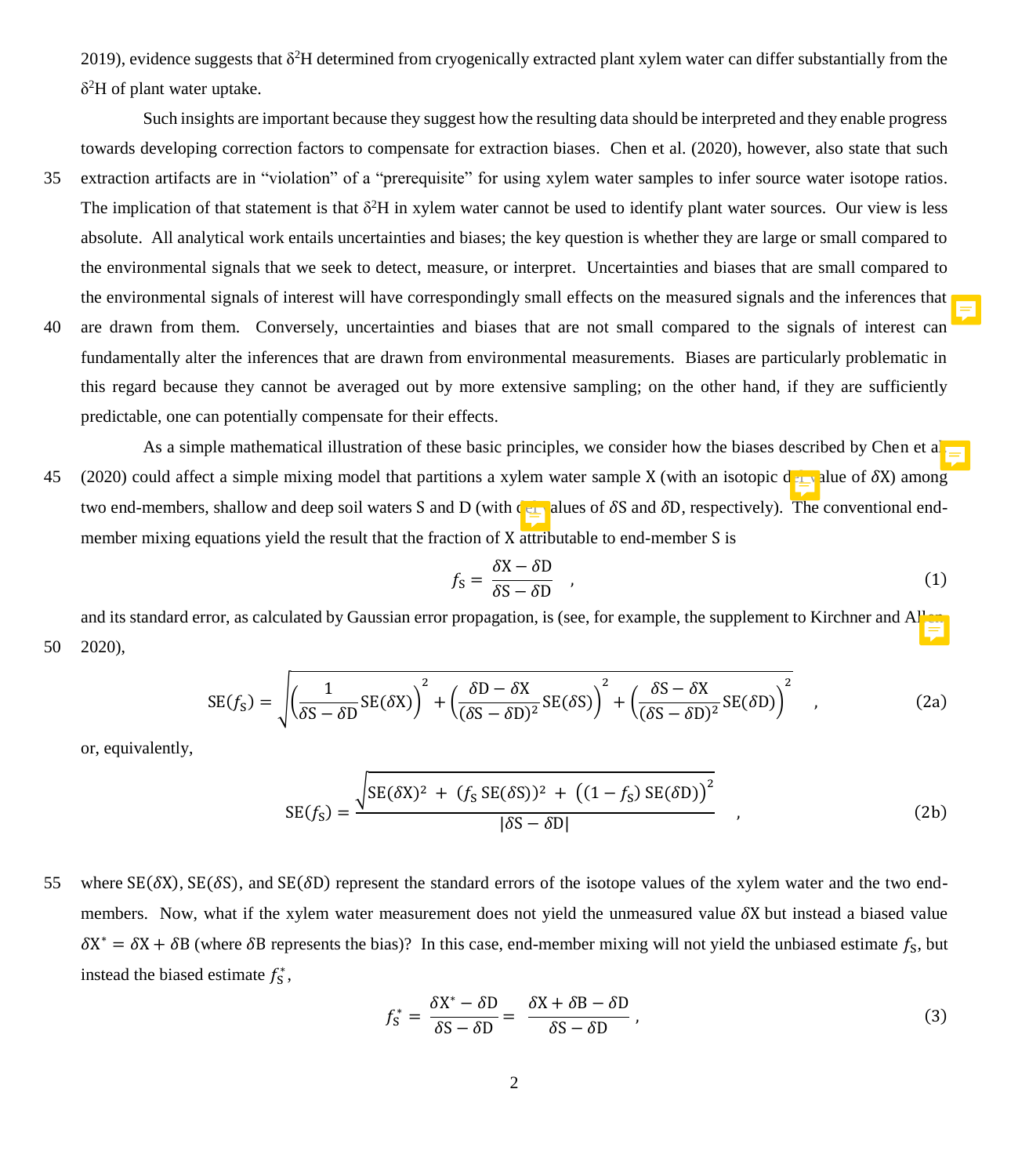60 and thus the distortion in the source fraction  $f_s$  is

$$
f_{\rm S}^* - f_{\rm S} = \frac{\delta \rm{B}}{\delta \rm{S} - \delta \rm{D}} \tag{4}
$$

Equation (4) shows that if the bias  $\delta B$  is a small fraction of the isotopic difference  $\delta S - \delta D$  between the end members, it will introduce a correspondingly small distortion in the source fraction  $f_s$ . Conversely if the bias  $\delta B$  is a not a small fraction of the 65 isotopic difference  $\delta S - \delta D$ , the distortion in  $f_S$  could be substantial. In principle, if the bias can be estimated, it can be subtracted to derive an estimate  $\hat{f}_s$  that is closer to the true source fraction  $f_s$  than the biased estimate  $f_s^*$ ,

$$
f_{\rm S} = \frac{\delta X^* - \delta B - \delta D}{\delta S - \delta D} = f_{\rm S}^* - \frac{\delta B}{\delta S - \delta D} \tag{5}
$$

Equation (5) is mathematically equivalent to Eq. (1), but Eq. (1) cannot be employed in practice because if the xylem water extractions introduce bias, one will never measure the unbiased value  $\delta X$  but instead only the biased value  $\delta X^*$ . This 70 distinction matters because, although one can subtract the estimated bias  $\delta B$ , that estimate itself will be uncertain and thus will introduce additional uncertainty into the bias-corrected source fraction  $\hat{f}_s$ , as follows:

$$
SE(f_S) = \frac{\sqrt{SE(\delta X^*)^2 + SE(\delta B)^2 + (f_S SE(\delta S))^2 + ((1 - f_S) SE(\delta D))^2}}{|\delta S - \delta D|}
$$
  
= 
$$
\sqrt{SE(f_S^*)^2 + (\frac{SE(\delta B)}{\delta S - \delta D})^2}
$$
(6)

Readers should note that the major uncertainty in  $\delta B$  may not arise from uncertainty in the isotope measurements used to estimate it, but instead from uncertainty in whether the experiments (including the specific plants) that were used to estimate 75 B are relevant to the particular situations where those estimates are employed (i.e., in subsequent studies that will use different individual plants and perform the extractions in  $\mathbf{H}$  rent labs). Readers should also note that  $SE(\delta B)$  should be added (in quadrature) to  $SE(\delta X^*)$  for other types of analyses as well, such as, for example, t-tests used to evaluate whether xylem water and groundwater isotope ratios are significantly different.

In the following section, we assess how the cryogenic extraction biases reported by Chen et al. (2020) could 80 potentially alter the conclusions of five dues, including ours, that have used  $\delta^2$ H measurements in xylem water to identify plant water sources. The studies were selected because their analyses and inferences exhibit a range of sensitivity to potential biases, not because they are representative of the total body of literature. We increase the plant xylem water  $\delta^2H$  values reported in these previous studies by +8.1  $\sqrt{6}$ , o correct for the average -8.1 % bias between cryogenically extracted xylem water and source water measured by Chen et al. (2020). We use simplified versions of the original papers' data and analyses 85 since we lack the data needed to fully replicate the original calculations, and thus our results should be taken as suggestive but not definitive. For one of the reviewed studies (Allen et al., 2019b), we have the raw data, and thus can show a more in-depth analysis of how cryogenic extraction  $\delta^2$   $\Box$  ases can become amplified in dual-isotope applications. We do not address the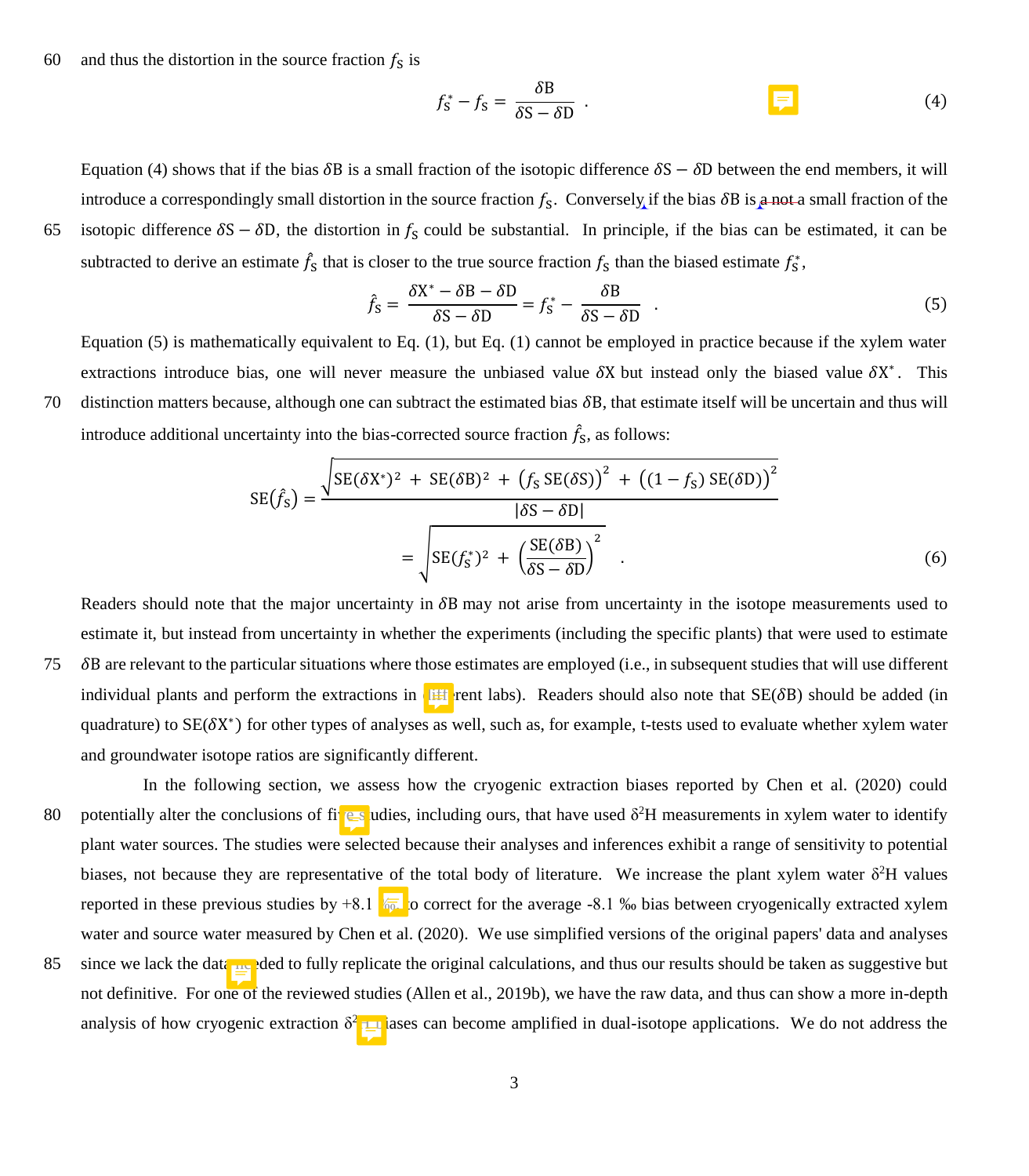potential consequences of cryogenic extraction biases in soilwater samples, because the current literature lacks a sufficiently clear consensus on the magnitude, or even the direction, of such potential **biat** es in soilwater extractions. Although further

90 research is also needed to determine how cryogenic extraction biases in xylem water vary among species and among laboratories, we use -8.<sup>1</sup>  $\mathbb{F}_{\mathbb{Q}}$  for purposes of illustration. We emphasize that the actual bias for any given species and any given laboratory's extraction procedures could differ substantially, in either direction, from this illustrative number.

# 2 Evaluation of bias-correction effects in previous studies  $\mathbf{r}$

Case A: Water sources of riparian trees (Dawson and Ehleringer, 1991)

- 95 Dawson and Ehleringer (1991) compared  $\delta^2$ H values of cryogenically extracted xylem water from several categories of trees with soilwater, groundwater, and nearby streamwater. The xylem water  $\delta^2H$  of large streamside trees was -133.3 ‰, light enough relative to the nearly static streamwater  $\delta^2$ H of -121.4 ‰ to suggest that these trees used groundwater instead, based on the similarity between their xylem water  $\delta^2H$  and groundwater from nearby wells (-132.3 ‰). However, the groundwater and streamwater are separated by only 11 ‰  $\delta^2$ H, so correcting the xylem water  $\delta^2$ H for a possible cryogenic
- 100 extraction bias of -8.1 ‰ would raise it to -125.2 ‰, placing it closer to the streamwater than the groundwater (Fig. 1A). By contrast, the xylem water  $\delta^2$ H of younger, non-streamside trees (-89.6  $\pm$  4.3 ‰  $\delta^2$ H) was sufficiently different from both the groundwater and streamwater that neither would be a plausible water source, whether or not the xylem water samples were affected by cryogenic extraction artifacts. In this case, soilwaters (ranging from approximately -30 to -120 ‰  $\delta^2H$ ) are a more plausible water source, and cover a sufficiently wide isotopic range that this inference would be mostly unaffected by a -8.1 105 % bias in xylem water  $\delta^2$ H (Fig. 1A).

Case B: Root water uptake of plants inferred from deuterium in a floodplain site, a cold desert site, and a mountain front site (Thorburn and Ehleringer, 1995)

In a floodplain site, δ<sup>2</sup>H averaged -27 ‰ in groundwater, -28 ‰ in deep soilwater, and -15 ‰ in shallow soilwater. 110 The similar  $\delta^2$ H values in average groundwater and deep soilwater effectively preclude using them as distinct end members. Xylem water was reported as -25 ‰  $\delta^2 H$ , implying that the primary sources were groundwater and deep soilwater, but correcting for a presumed -8.1 ‰ bias would raise this xylem water value to -17 ‰, implying that nearly all water uptake was from shallow soils, not deep soils or groundwater. Because the potential cryogenic extraction bias is not small compared to the isotopic separation between the end members, it could substantially affect the inferred water source attribution.

115 In the cold desert site,  $\delta^2H$  averaged -91 ‰ in groundwater, -82 ‰ in deep soilwater, and -64 ‰ in shallow soilwater. These potential sources were more isotopically distinct than those in the floodplain site. The reported xylem  $\delta^2$ H of -73 ‰ was intermediate to the shallow and deep soilwater values, roughly matching soils of 0.2 to 0.4 m deep (see Fig. 5 in Thorburn and Ehleringer, 1995). If the xylem  $\delta^2H$  value were shifted by +8.1 % to -65 %, to compensate for presumed cryogenic extraction biases, it would still overlap with the observed soil  $\delta^2$ H values at roughly 0.2 m depth. However, in a two-source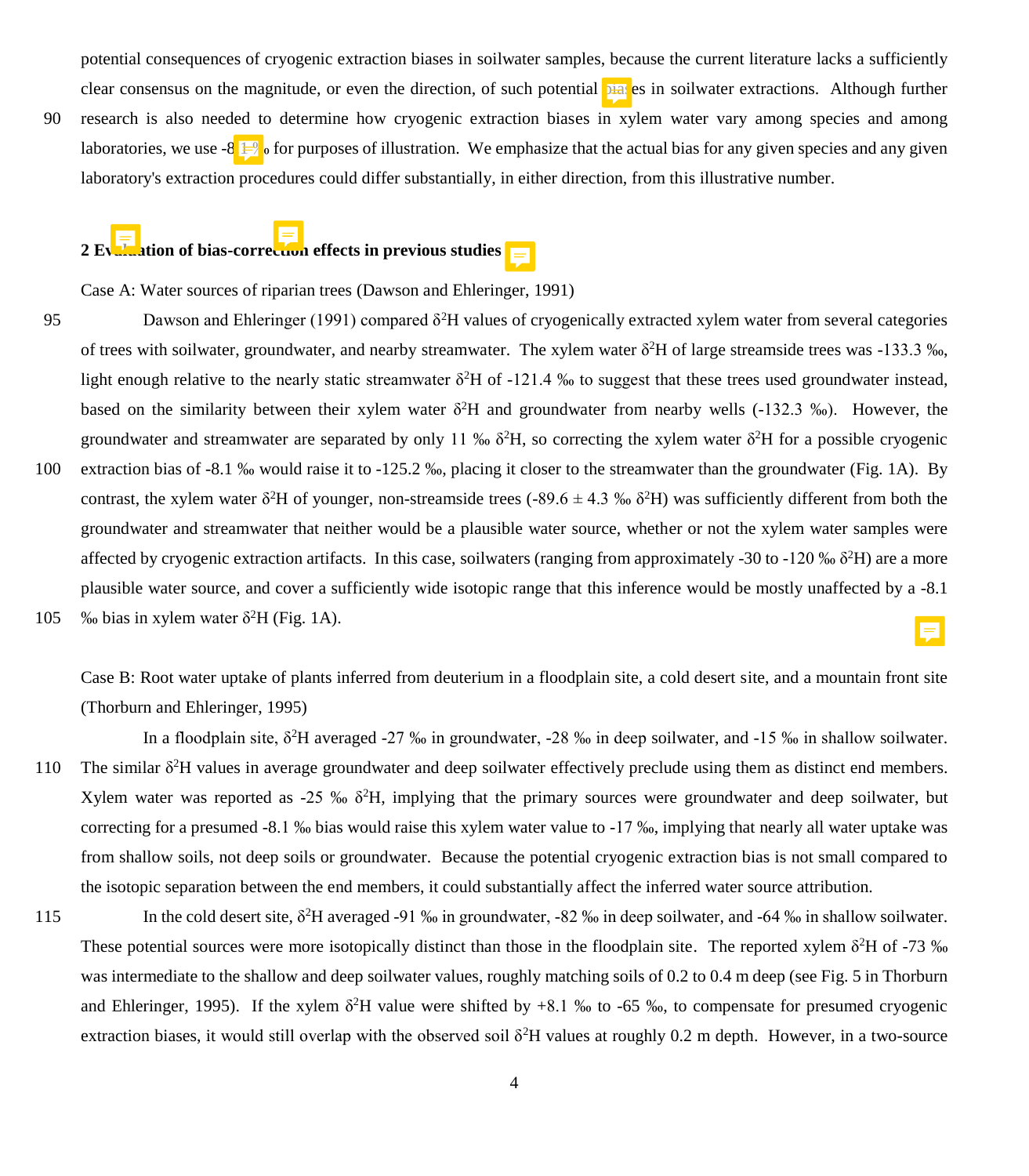120 mixing model context, the uncorrected xylem water  $\delta^2$ H value of -73 ‰ would imply a roughly even mixture of shallow and deep soilwater, whereas the corrected value would imply that nearly all plant water uptake was sourced from the shallowest soil layers (Fig. 1B).

In Thorburn and Ehleringer's mountain-front site (the same study area described in Case A), the xylem water  $\delta^2H$ (-130 ‰) was nearly identical to groundwater (-131 ‰) and distinctly different from soilwater (-100 ‰), implying that

- 125 groundwater was the dominant plant water source. If we correct for a presumed cryogenic extraction bias of -8.1 ‰, the xylem water δ<sup>2</sup>H value becomes -122 ‰, implying a potential 30% contribution from soilwater. Nonetheless, the isotopic difference between the soilwater and groundwater end members is large enough that groundwater would be identified as the dominant plant water source, whether or not the xylem water δ <sup>2</sup>H were corrected for cryogenic extraction artifacts.
- 130 Case C: Depth of soilwater used in a semi-arid forest across seasons (Kerhoulas et al., 2013)

Kerhoulas et al. (2013) quantified how water sources of Ponderosa pine trees varied across seasons; here we analyze the reported mean values from the dry season of Spring 2009 and the monsoon season of Summer 2010. In the dry season of Spring 2009, soilwater  $\delta^2$ H exhibited a strong gradient, from -37 ‰ at 0-2 cm depth to -81 and -91 ‰ at depths of 19-21 cm and 39-41 cm, respectively. The average xylem water  $\delta^2 H$  of -92 ‰ suggested that the trees were using ~40 cm deep soilwater; 135 if it were shifted by +8.1 % to compensate for presumed cryogenic extraction biases, the xylem water  $\delta^2$ H would become -84

- ‰, implying water uptake from depths closer to 20 cm (e.g., Fig. 1C). In the 2010 monsoon season, δ<sup>2</sup>H was -84, -79, and -95 ‰ for soilwaters from depths of 0-2 cm, 19-21 cm, and 39-41 cm, respectively, exhibiting a weaker gradient than was found during the dry season. Shifting the reported xylem  $\delta^2$ H of -95 ‰ by +8.1 ‰ to -87 ‰ would result in xylem  $\delta^2$ H better matching the  $\delta^2$ H of the shallowest soilwater rather than the deepest, or, alternatively, matching soilwater from a depth of
- 140 roughly 30 cm. Because the highest soilwater  $\delta^2$ H was observed at an intermediate depth, the depth of plant water uptake cannot be unambiguously determined without additional information. This example illustrates how source attribution can sometimes be easier during dry periods, during which evaporative fractionation can develop strong δ<sup>2</sup>H soil-water gradients (Muñoz-Villers et al., 2018), and more difficult during rainy periods, when these gradients are partially erased by infiltrating precipitation (Sprenger et al., 2016).
- 145

Case D: Depth of soil-water uptake by tropical forest trees (Goldsmith et al., 2012)

Goldsmith et al (2012) showed that xylem water  $\delta^2H$  values in six tree species were consistent with the use of shallow soilwaters in a seasonally dry Mexican tropical forest. Here we reanalyze xylem water values and matching soilwater profiles for four of the six species, including one that was reported as using deeper sources than the others. Soilwaters from six

150 sampling depths yielded a gradient of mostly decreasing  $\delta^2H$ , with values ranging from -12 to -35 ‰ at 5 cm, -23 to -28 ‰ at 15 cm, -29 to -39 ‰ at 30 cm, -40 to -50 ‰ at 50 cm, -49 to -75 ‰ at 70 cm, and -61 to -79 ‰ at 100 cm. Xylem water δ 2H values in *Q. lanceifolia*, *C. macrophyla*, and *M. glaberrima* varied between -31 ‰ and -28 ‰, consistent with soilwaters from depths of roughly 5-30 cm. If these xylem water values were shifted by +8.1 ‰ to correct for presumed cryogenic extraction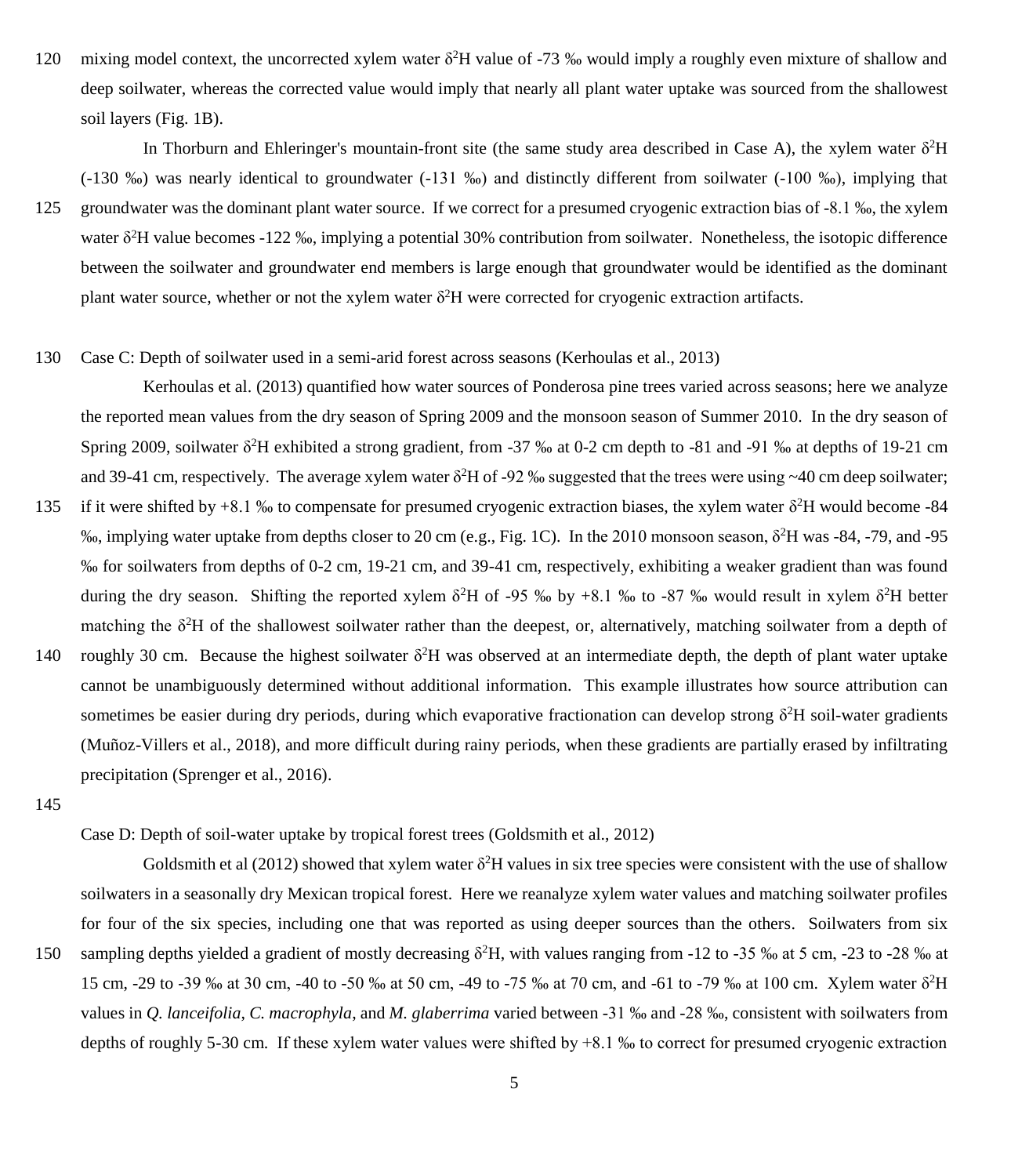biases, they would still be consistent with source waters from a similar range of depths. In this case, correcting for the presumed

- 155 extraction bias would not imply greater use of the shallowest soilwater, because  $\delta^2 H$  was often highest at roughly 15 cm depth (see Fig. 3 in Goldsmith et al 2012). If extraction biases differ by  $\wp$  cies, however, the high-to-low ranking in xylem  $\delta^2H$ across these three species may change because they are so close in value. The xylem water δ <sup>2</sup>H of *A*. *latifolia* was distinctly lower (-48 ‰), coinciding with soilwater  $\delta^2H$  from 50 cm deep; with a +8.1 ‰ shift, it would still overlap with soilwaters at 50 cm depths (Fig. 1D). The originally reported findings are therefore generally robust against cryogenic extraction bias, due
- 160 to the large soilwater gradient (50 ‰  $\delta^2$ H) and the relative coarseness of the inferences (e.g., xylem water was qualitatively matched with different depths of soilwaters, rather than being quantitatively divided into fractional uptake from multiple soil layers as in other studies).

Case E: Use of summer versus winter precipitation across sites and species (Allen et al., 2019b).  $\blacksquare$ 

- 165 Allen et al. (2019b) analyzed xylem water from three tree species as a mixture of typical summer and winter precipitation across 182 Swiss forest sites. These seasonal end-members differed by 60 ‰ in  $\delta^2$ H, averaging -43 ‰ and -103 ‰ in summer and winter, respectively; seasonal variations in precipitation δ 2H are generally large, especially at cold, highelevation, or continental interior locations (Allen et al., 2019a). Average xylem water  $\delta^2H$  values of the three measured species were roughly intermediate to those potential sources; on average, beech (-84 ‰) and oak (-80 ‰) xylem were closer to winter
- 170 precipitation than spruce xylem (-75 ‰) was. Increasing these values by  $+8.1$  ‰ to compensate for presumed cryogenic extraction biases would place oak and beech values intermediate between the two sources and shift spruce values towards summer precipitation (Fig. 1E). Compared to the 60 ‰ difference between the seasonal end members, an adjustment of +8.1 ‰ is relatively small.

However, Allen et al.'s (2019b) analysis also sought to infer the original composition of the source precipitation in 175 dual-isotope space, compensating for the effects of evaporative fractionation. This made their results more vulnerable to cryogenic extraction biases, as described in the next section.

# **3 Tracking δ <sup>2</sup>H biases through dual-isotope (δ<sup>2</sup>H and δ<sup>18</sup>O) applications**

Many water isotope studies measure both  $\delta^2H$  and  $\delta^{18}O$ . Where measurements for both isotopes are available,  $\delta^2H$ has often been preferred because its environmental variability is typically  $\sim 8$  times larger than that of  $\delta^{18}O$  but its analytical 180 error is typically only ~3-7 times larger; thus  $\delta^2 H$ 's analytical error, relative to its environmental variability, is usually somewhat smaller than  $\delta^{18}O$ 's (see supplemental information to Wassenaar et al., 2018). However, cryogenic extraction biases appear to be much smaller for  $\delta^{18}O$  than for  $\delta^2H$  in xylem water (Chen et al., 2020), potentially making  $\delta^{18}O$  a more reliable tracer for plant-water studies. Ultimately, a more robust approach would be to use both isotopes independently, accounting for their respective biases and uncertainties. Each can thus provide a consistency check for the other; if the  $\delta^2H$  and  $\delta^{18}O$ 185 values suggest different interpretations, the reason for the discrepancy should be investigated.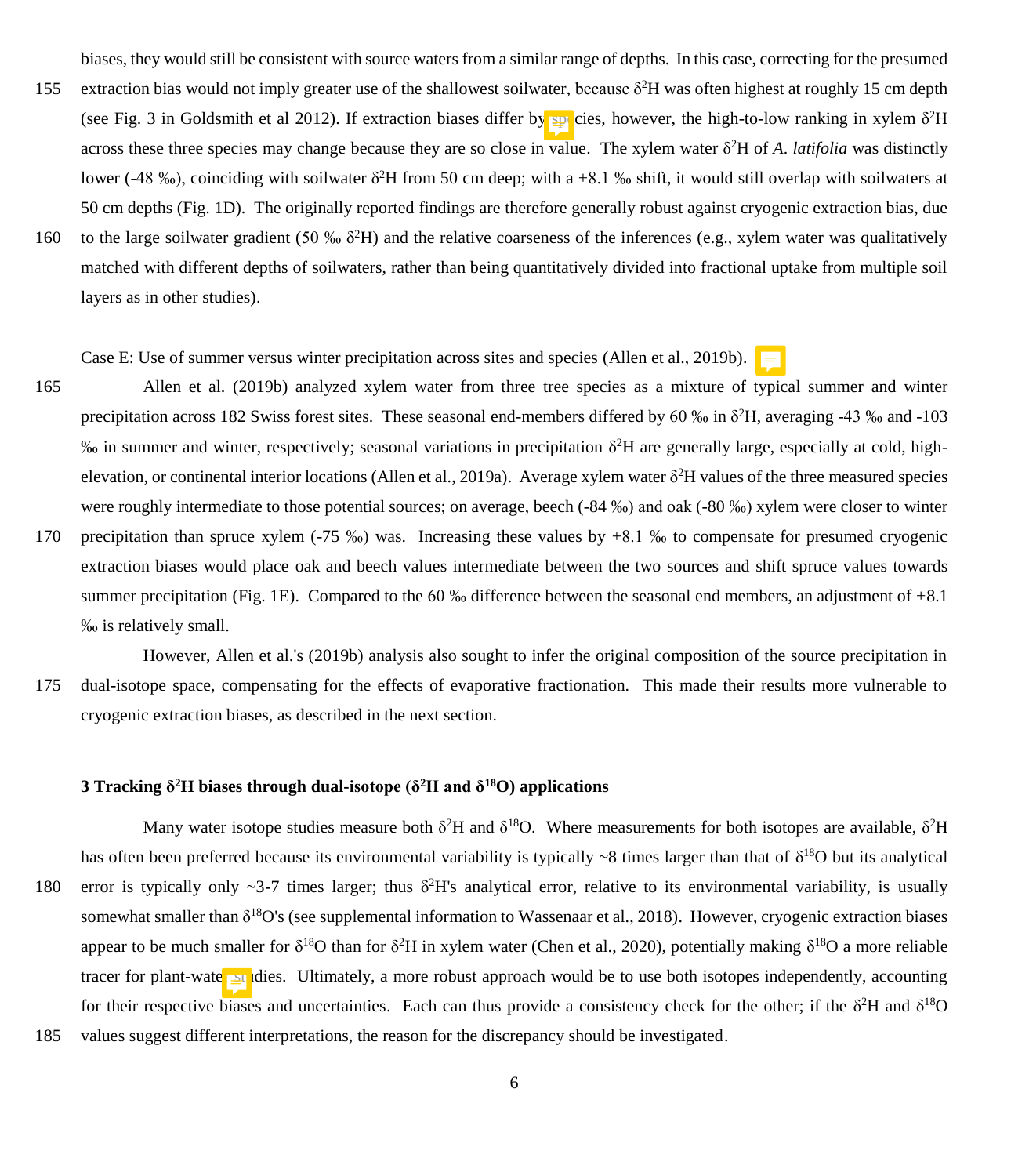Measurements of  $\delta^2$ H and  $\delta^{18}$ O have been widely used to infer evaporative fractionation of water samples. The cryogenic extraction biases identified by Chen et al. (2020) would cause waters derived from precipitation to plot  $\sim$  5-11 ‰ below the meteoric water line, even in the absence of any evaporative fractionation. Thus these cryogenic extraction biases could lead researchers to infer evaporative fractionation where none has actually occurred (Fig. 2A).

190 Measurements of  $\delta^2H$  and  $\delta^{18}O$  have also been used to correct for the putative effects of evaporation, and thus to infer the isotopic composition of the original precipitation source, before any evaporative fractionation had occurred (Allen et al., 2019b; Benettin et al., 2018; Bowen et al., 2018; Evaristo et al., 2015). Here we consider how cryogenic extraction biases could affect the inferred isotopic compositions of such pre-evaporation source waters. Evaporative fractionation enriches liquid water along slopes of 2.5 to 5 ‰  $\delta^2H$  per ‰  $\delta^{18}O$  (Benettin et al., 2018), and the pre-evaporation source is typically 195 inferred from an evaporated sample by extrapolating back along this evaporation line to its intersection with the meteoric water line.

The cryogenic extraction biases described by Chen et al. (2020) imply that xylem samples may plot, on average,  $\sim 8$ ‰ farther below the meteoric water line than they otherwise would (Fig. 2B). If such a biased sample is extrapolated back along its putative evaporation line, it will intersect the meteoric water line far below the  $\delta^2H$  and  $\delta^{18}O$  values of its true source 200 water (Fig. 2B). The magnitude of the resulting bias will vary depending on the slopes of the evaporation line and the meteoric water line. For evaporation slopes ranging from 2.5 to 5.0 and a meteoric water line with a slope of 8, a cryogenic extraction bias of -8.1 % in  $\delta^2$ H will shift the inferred pre-evaporation source waters by -1.5 to -2.7 %  $\delta^{18}$ O and -11.8 to -21.6 %  $\delta^2$ H, substantially amplifying the original bias in  $\delta^2$ H and introducing biases in  $\delta^{18}$ O (Fig. 2B).

If xylem samples are affected by cryogenic extraction biases, correctly estimating their original source waters requires 205 *first correcting* for the extraction bias, *before extrapolating* this bias-corrected sample back along its putative evaporation line to the meteoric water line (Fig. 2C). We have applied this approach to the original data of Allen et al. (2019b) to illustrate how their estimates of evaporation-compensated (but not bias-corrected) source waters (Fig. 3A) differ from source waters that are both bias-corrected and evaporation-compensated (Fig. 3B). Using Allen et al.'s full data set and original code, we adjusted each xylem water value by  $+8.1\%$   $\delta^2$ H to correct for presumed cryogenic extraction biases. We then extrapolated

- 210 these bias-corrected values along site-specific evaporation lines (with slopes varying from 2.9 to 3.1, depending on temperature and humidity) to intersect the local meteoric water lines (whose slopes also varied from site to site), yielding inferred preevaporation source waters that were  $+12.6$  to  $+13.1$  % heavier in  $\delta^2$ H than those reported by Allen et al. (compare Figs. 3A and 3B). If the full range of biases (-5.2 to -10.9 ‰ δ<sup>2</sup>H) reported by Chen et al., (2020) were applicable here, it would imply that the bias-corrected, evaporation-compensated source waters could range from  $+8.1$  to  $+17.7$  %  $\delta^2$ H higher than those
- 215 without bias corrections.

Correcting for these presumed cryogenic extraction biases substantially weakens Allen et al.'s conclusion that there was an unexpectedly large amount of winter precipitation in mid-summer xylem water.  $A + 8.1$  ‰ shift in xylem  $\delta^2 H$  increases the reported seasonal origin index values of beech, spruce, and oak from -0.8, -0.1, and -0.6, respectively, to -0.3, +0.3, and -0.2 (where -1.0 reflects all winter precipitation and +1.0 reflects all summer precipitation in xylem water; see Allen et al., 2019b).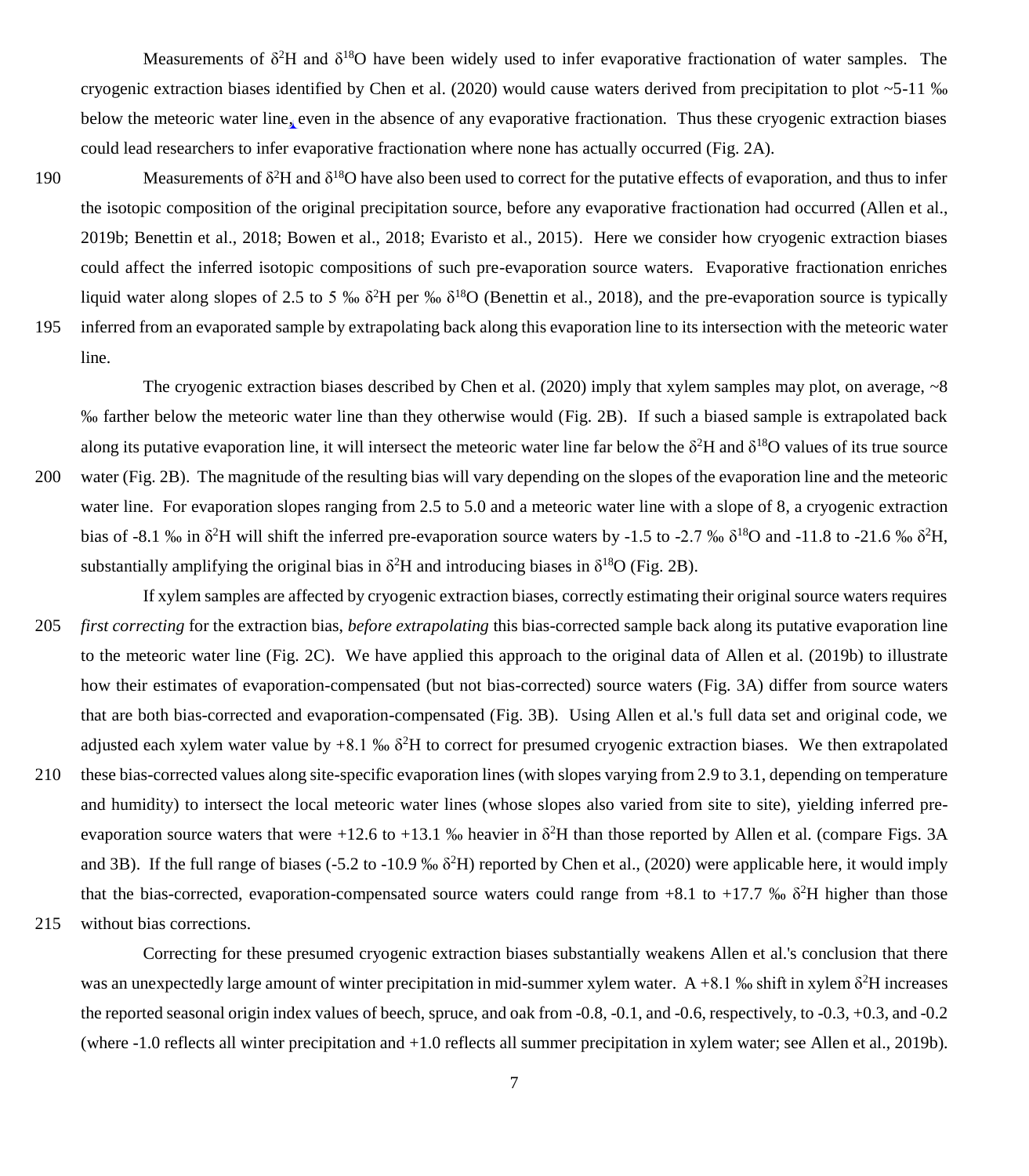220 This example demonstrates how measurement biases can propagate through post-processing steps and become substantial, even in this case where there is a large  $\delta^2 H$  difference between the summer and winter precipitation end members. Conversely, however, because any such biases (and their corrections) apply similarly to all of the xylem water samples, they have minimal effects on Allen et al.'s conclusions drawn from cross-site and inter-species comparisons, such as the greater use of summer precipitation in more humid sites, or the conclusion that beech and oak use less summer precipitation than spruce does (Fig. 225 3).

## **4 Further thoughts on uncertainties and error propagation**

In addition to the potential cryogenic extraction biases in xylem water  $\delta^2$ H, uncertainties in quantifying the  $\delta^2$ H of end-members and mixtures should also be considered. Numerous researchers have provided code, software, and guidance regarding mathematical approaches to tracking uncertainties through mixing model analyses and using those uncertainties to 230 assess the quality of inferences (Kirchner and Allen, 2020; Ogle et al., 2014; Phillips et al., 2014, 2005; Phillips and Gregg,

2001; Rothfuss and Javaux, 2017).

Here we illustrate how the range of  $-5$  to  $-11\%$   $\delta^2H$  in cryogenic extraction biases among different tree species analyzed by Chen et al., (2020) could introduce additional uncertainty into estimates of plant water sources. We first consider a simple two-source mixing model using only the shallow and deep soils  $(-15 \text{ and } -28 \text{ % } \delta^2 H)$ , respectively) at Thorburn and

- 235 Ehleringer's (1995) floodplain site as candidate end members (Fig. 1B). Thorburn and Ehleringer's reported xylem water  $\delta^2$ H from this site (-25 ‰) would imply that 20% of tree water uptake was derived from the shallow soil, but this shallow water fraction would increase to 60 % if a +5 % correction for cryogenic extraction were applied, and to >100 % if a +11 % correction were applied. The same mixing model applied to soil and groundwater  $(-100$  and  $-131$  ‰  $\delta^2$ H, respectively) at Thorburn and Ehleringer's (1995) mountain-front site implies that soilwater would account for 3 % of tree water uptake if the
- 240 original xylem water  $\delta^2$ H (-130 %) were used, but 20 % if a +5 % correction for cryogenic extraction were applied, and 40 % if a +11 ‰ correction were applied. These examples demonstrate that mixing model solutions are more sensitive to measurement uncertainties when differences between the end-member values are small. It should be noted that these calculations do not consider the uncertainties in the end-member values, which add to the uncertainty in the mixing model solution (and more so when the end-member  $\delta^2$ H values are closer to one another).
- 

245 These uncertainties could be important even when only comparing xylem waters to other xylem waters. The cryogenic extraction biases estimated by Chen et al. (2020) vary from -5.2 to -10.9 %  $\delta^2H$  among different species, potentially complicating any cross-species comparisons that rely on xylem  $\delta^2 H$  differences of similar magnitudes. Clearly more work is needed to determine how cryogenic extraction biases vary among plant species and among individuals within species, as well as how they vary with the extraction procedures that are used (Barbeta et al., 2020b; Fischer et al., 2019; Millar et al., 2018; 250 Zuecco et al., 2020).

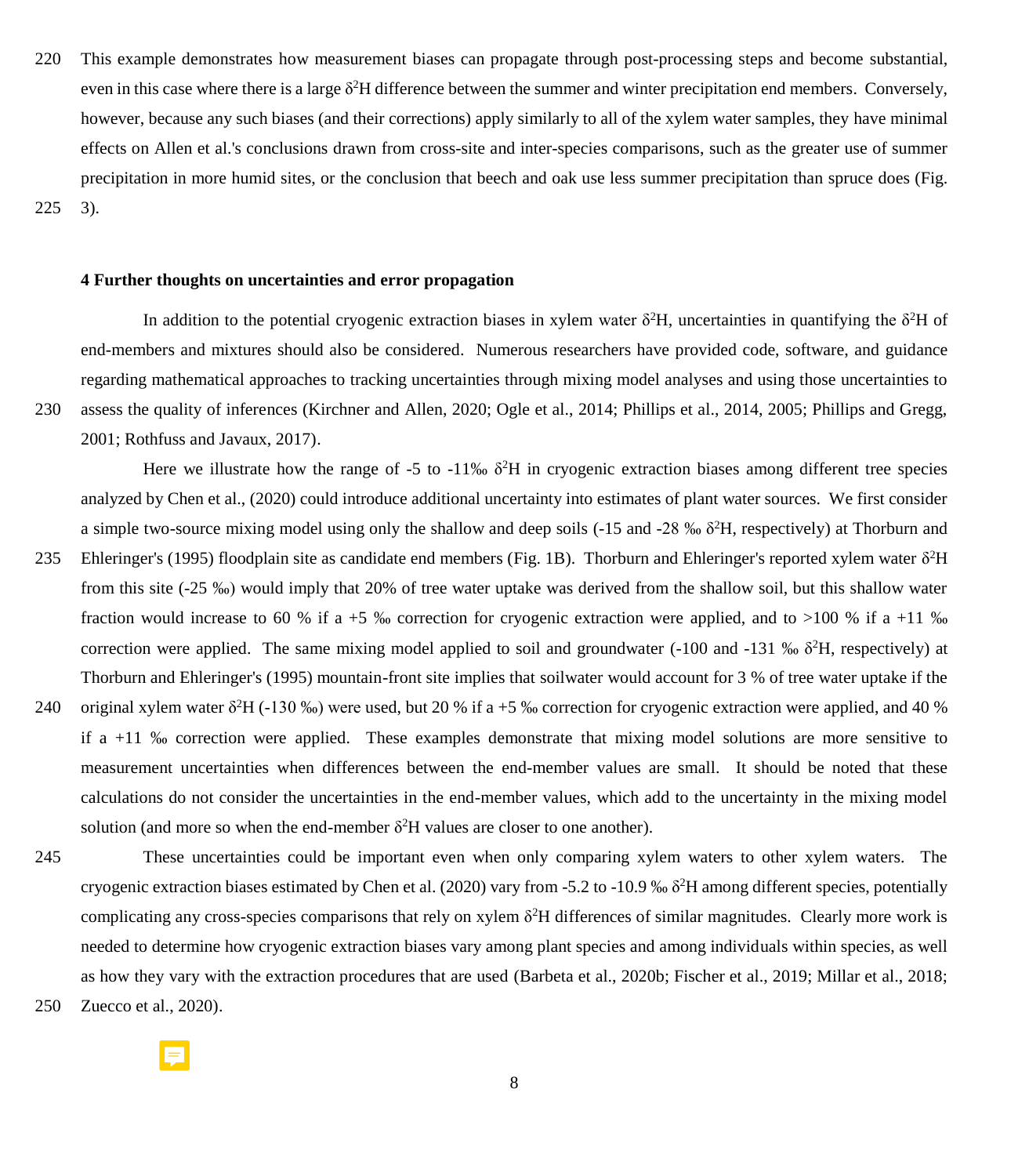# **5 Conclusion**

Our analysis shows that recently reported cryogenic extraction biases in xylem water  $\delta^2H$  are large enough to substantially affect inferences about plant water sources in many field settings. However, similar findings are likely to be only minimally affected, if they come from settings where the isotopic differences among the potential end-members are sufficiently 255  $\frac{1}{\sqrt{1-\frac{1}{\sqrt{1-\frac{1}{\sqrt{1-\frac{1}{\sqrt{1-\frac{1}{\sqrt{1-\frac{1}{\sqrt{1-\frac{1}{\sqrt{1-\frac{1}{\sqrt{1-\frac{1}{\sqrt{1-\frac{1}{\sqrt{1-\frac{1}{\sqrt{1-\frac{1}{\sqrt{1-\frac{1}{\sqrt{1-\frac{1}{\sqrt{1-\frac{1}{\sqrt{1-\frac{1}{\sqrt{1-\frac{1}{\sqrt{1-\frac{1}{\sqrt{1-\frac{1}{\sqrt{1-\frac{1}{\sqrt{1-\frac{1}{\sqrt{1-\frac{1}{\sqrt{1-\frac{1}{\sqrt{1-\frac{1}{\sqrt{1$ what matters is the size of the potential extraction artifacts in relation to the isotopic signals in the data. Further work to quantify potential extraction artifacts will hopefully yield correction factors for a range of species and extraction protocols. These are urgently needed because evidence does not support using 8.1 ‰ δ <sup>2</sup>H as a universal correction factor, although it was adopted here for illustrative purposes. In the meantime, xylem water isotope applications should be designed so that their 260 conclusions will not be overly sensitive to known or suspected biases and uncertainties, including the potentially large uncertainties that arise from environmental heterogeneity (see, e.g., von Freyberg et al., 2020; Goldsmith et al., 2019). As demonstrated here, sensitivities to suspected biases can easily be evaluated. Thus imperfect measurements of plant and soil stable isotopes can continue to support useful inferences about plant-water relations, if study designs are appropriately matched to their likely biases and uncertainties.

265

**Data Availability**: The data used in this study are all available in previous studies. See the supplement for more precise details. **Author Contribution**: STA and JWK equally contributed to the concept, analysis, and writing.

**Competing interests**: The authors declare that they have no conflict of interest.

**Acknowledgements**: This work resulted from a collaboration that has been partly funded by the Swiss Federal Office of

270 Environment. We thank Todd Dawson and Gregory Goldsmith for feedback on an earlier draft. **Supplementary Materials**: Table S1 Details on where the reported data were sourced

### **References**

Allen, S. T., Jasechko, S., Berghuijs, W. R., Welker, J. M., Goldsmith, G. R. and Kirchner, J. W.: 275 Global sinusoidal seasonality in precipitation isotopes, Hydrology and Earth System Sciences, 23, 3423–3436, https://doi.org/10.5194/hess-2019-61, 2019a.

Allen, S. T., Kirchner, J. W., Braun, S., Siegwolf, R. T. W. and Goldsmith, G. R.: Seasonal origins of soil water used by trees, Hydrology and Earth System Sciences, 23(2), 1199–1210, https://doi.org/10.5194/hess-23-1199-2019, 2019b.

280 Barbeta, A., Gimeno, T. E., Clavé, L., Fréjaville, B., Jones, S. P., Delvigne, C., Wingate, L. and Ogée, J.: An explanation for the isotopic offset between soil and stem water in a temperate tree species, New Phytologist, https://doi.org/10.1111/nph.16564, 2020a.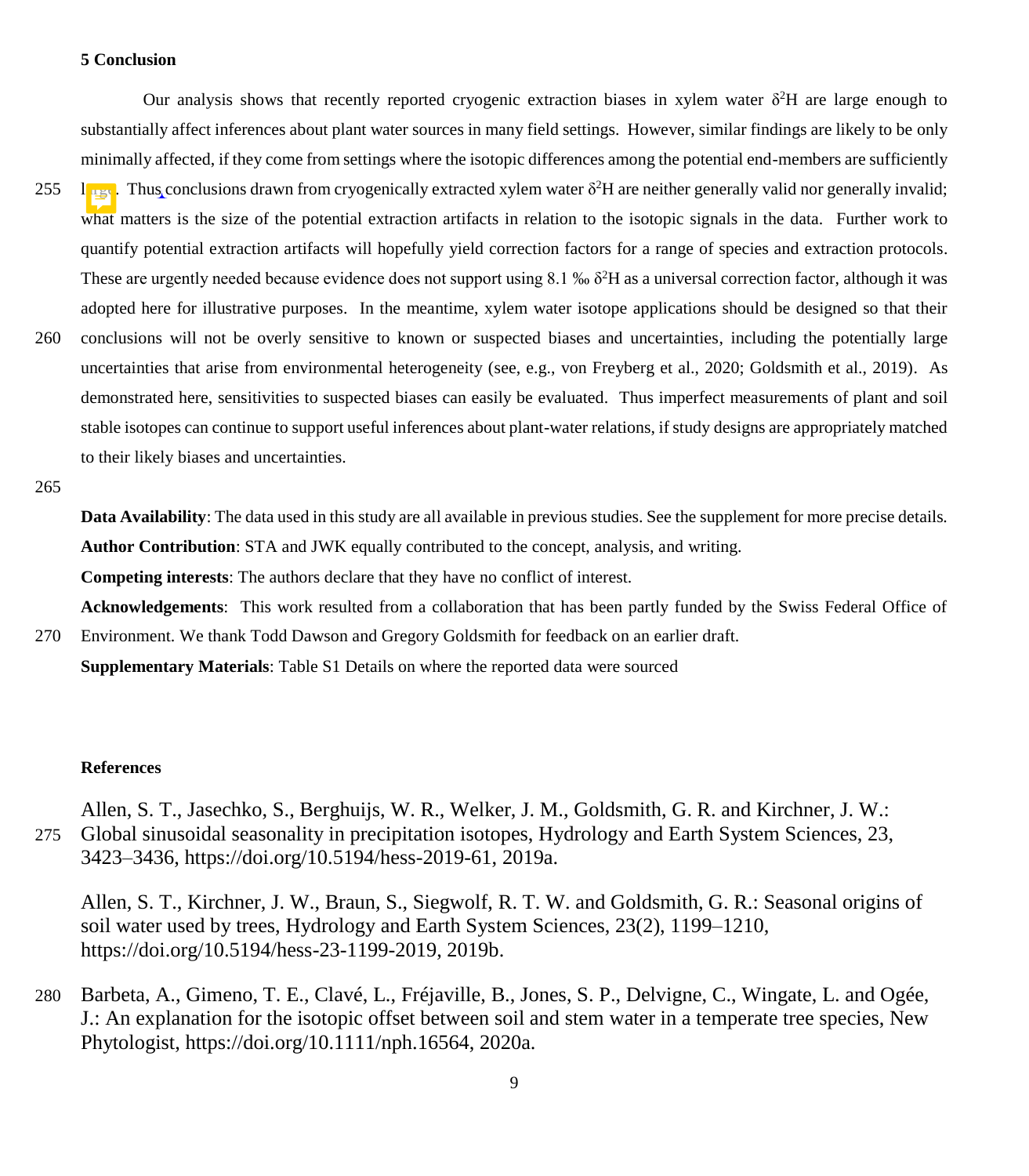Barbeta, A., Burlett, R., Martín-Gómez, P., Fréjaville, B., Devert, N., Wingate, L., Domec, J.-C. and Ogée, J.: Evidence for distinct isotopic composition of sap and tissue water in tree stems: consequences 285 for plant water source identification, bioRxiv, 2020.06.18.160002,

https://doi.org/10.1101/2020.06.18.160002, 2020b.

Benettin, P., Volkmann, T. H. M., von Freyberg, J., Frentress, J., Penna, D., Dawson, T. E. and Kirchner, J. W.: Effects of climatic seasonality on the isotopic composition of evaporating soil waters, Hydrol. Earth Syst. Sci., 22(5), 2881–2890, https://doi.org/10.5194/hess-22-2881-2018, 2018.

290 Bowen, G. J., Putman, A., Brooks, J. R., Bowling, D. R., Oerter, E. J. and Good, S. P.: Inferring the source of evaporated waters using stable H and O isotopes, Oecologia, 187(4), 1025–1039, https://doi.org/10.1007/s00442-018-4192-5, 2018.

Chen, Y., Helliker, B. R., Tang, X., Li, F., Zhou, Y. and Song, X.: Stem water cryogenic extraction biases estimation in deuterium isotope composition of plant source water, PNAS, 295 https://doi.org/10.1073/pnas.2014422117, 2020.

Dawson, T. E. and Ehleringer, J. R.: Streamside trees that do not use stream water, Nature, 350, 335– 337, 1991.

Ellsworth, P. Z. and Williams, D. G.: Hydrogen isotope fractionation during water uptake by woody xerophytes, Plant Soil, 291(1), 93–107, https://doi.org/10.1007/s11104-006-9177-1, 2007.

300 Evaristo, J., Jasechko, S. and McDonnell, J. J.: Global separation of plant transpiration from groundwater and streamflow, Nature, 525(7567), 91–94, https://doi.org/10.1038/nature14983, 2015.

Fischer, B. M. C., Frentress, J., Manzoni, S., Cousins, S. A. O., Hugelius, G., Greger, M., Smittenberg, R. H. and Lyon, S. W.: Mojito, Anyone? An Exploration of Low-Tech Plant Water Extraction Methods for Isotopic Analysis Using Locally-Sourced Materials, Front. Earth Sci., 7, 305 https://doi.org/10.3389/feart.2019.00150, 2019.

von Freyberg, J., Allen, S. T., Grossiord, C. and Dawson, T. E.: Plant and root-zone water isotopes are difficult to measure, explain, and predict: Some practical recommendations for determining plant water sources, Methods in Ecology and Evolution, 11(11), 1352–1367, https://doi.org/10.1111/2041- 210X.13461, 2020.

310 Gaj, M. and McDonnell, J. J.: Possible soil tension controls on the isotopic equilibrium fractionation factor for evaporation from soil, Hydrological Processes, 33(11), 1629–1634, https://doi.org/10.1002/hyp.13418, 2019.

Goldsmith, G. R., Muñoz-Villers, L. E., Holwerda, F., McDonnell, J. J., Asbjornsen, H. and Dawson, T. E.: Stable isotopes reveal linkages among ecohydrological processes in a seasonally dry tropical 315 montane cloud forest, Ecohydrology, 5(6), 779–790, https://doi.org/10.1002/eco.268, 2012.

10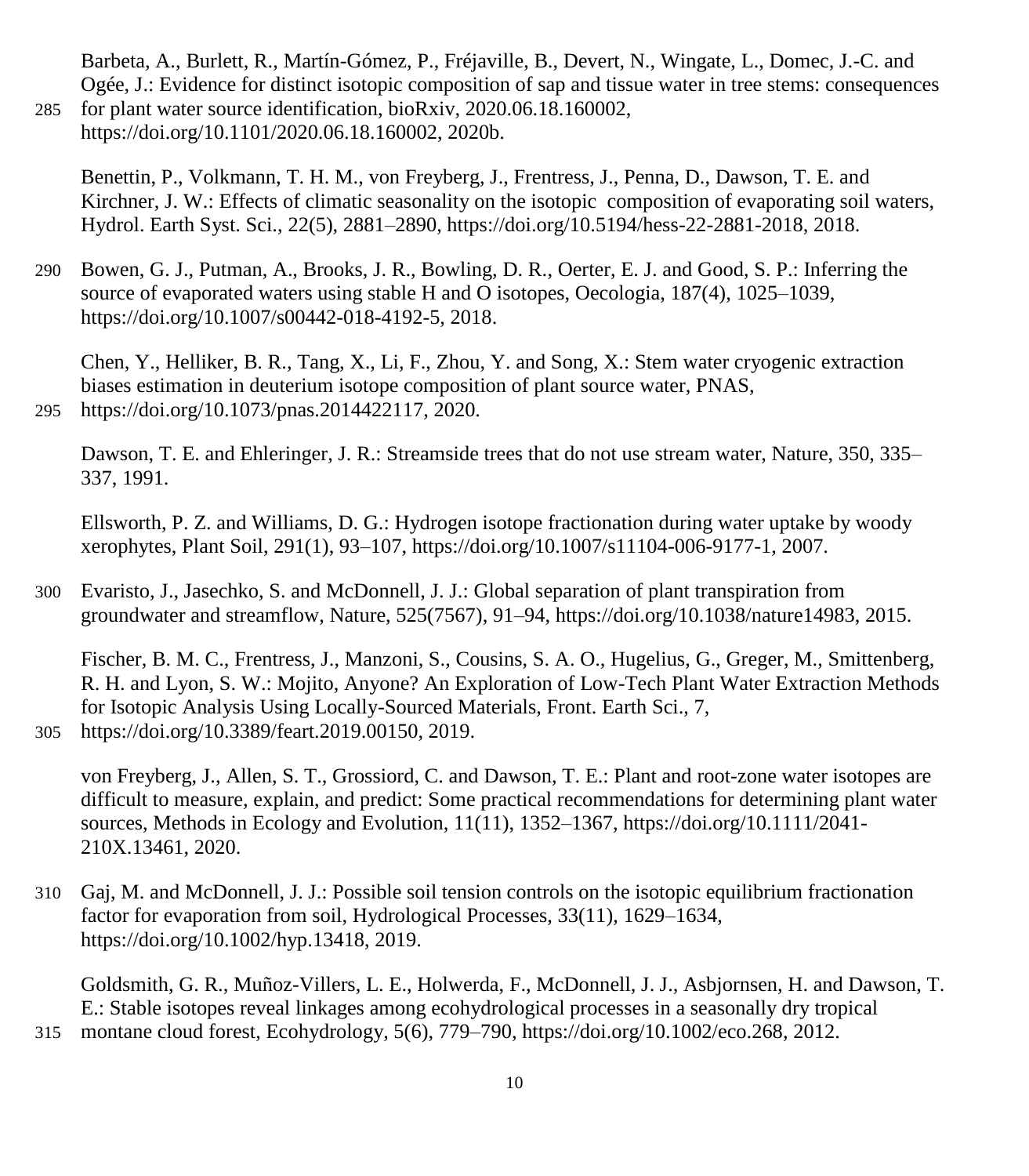Goldsmith, G. R., Allen, S. T., Braun, S., Engbersen, N., González‐Quijano, C. R., Kirchner, J. W. and Siegwolf, R. T. W.: Spatial variation in throughfall, soil, and plant water isotopes in a temperate forest, Ecohydrology, 12(2), e2059, https://doi.org/10.1002/eco.2059, 2019.

Kerhoulas, L. P., Kolb, T. E. and Koch, G. W.: Tree size, stand density, and the source of water used 320 across seasons by ponderosa pine in northern Arizona, Forest Ecology and Management, 289, 425–433, https://doi.org/10.1016/j.foreco.2012.10.036, 2013.

Kirchner, J. W. and Allen, S. T.: Seasonal partitioning of precipitation between streamflow and evapotranspiration, inferred from end-member splitting analysis, Hydrology and Earth System Sciences, 24(1), 17–39, https://doi.org/10.5194/hess-24-17-2020, 2020.

325 Li, Y., Ma, Y., Song, X., Wang, L. and Han, D.: A δ2H offset correction method for quantifying root water uptake of riparian trees, Journal of Hydrology, 593, 125811, https://doi.org/10.1016/j.jhydrol.2020.125811, 2021.

Millar, C., Pratt, D., Schneider, D. J. and McDonnell, J. J.: A comparison of extraction systems for plant water stable isotope analysis, Rapid Communications in Mass Spectrometry, 32(13), 1031–1044, 330 https://doi.org/10.1002/rcm.8136, 2018.

Muñoz-Villers, L. E., Holwerda, F., Alvarado-Barrientos, M. S., Geissert, D. R. and Dawson, T. E.: Reduced dry season transpiration is coupled with shallow soil water use in tropical montane forest trees, Oecologia, 188(1), 303–317, https://doi.org/10.1007/s00442-018-4209-0, 2018.

Newberry, S. L., Nelson, D. B. and Kahmen, A.: Cryogenic vacuum artifacts do not affect plant water-335 uptake studies using stable isotope analysis, Ecohydrology, 10(8), e1892, https://doi.org/10.1002/eco.1892, 2017.

Ogle, K., Tucker, C. and Cable, J. M.: Beyond simple linear mixing models: process-based isotope partitioning of ecological processes, Ecological Applications, 24(1), 181–195, https://doi.org/10.1890/1051-0761-24.1.181, 2014.

340 Orlowski, N., Winkler, A., McDonnell, J. J. and Breuer, L.: A simple greenhouse experiment to explore the effect of cryogenic water extraction for tracing plant source water, Ecohydrology, 11(5), e1967, https://doi.org/10.1002/eco.1967, 2018a.

Orlowski, N., Breuer, L., Angeli, N., Boeckx, P., Brumbt, C., Cook, C. S., Dubbert, M., Dyckmans, J., Gallagher, B., Gralher, B., Herbstritt, B., Hervé-Fernández, P., Hissler, C., Koeniger, P., Legout, A.,

345 Macdonald, C. J., Oyarzún, C., Redelstein, R., Seidler, C., Siegwolf, R., Stumpp, C., Thomsen, S., Weiler, M., Werner, C. and McDonnell, J. J.: Inter-laboratory comparison of cryogenic water extraction systems for stable isotope analysis of soil water, Hydrology and Earth System Sciences, 22(7), 3619– 3637, https://doi.org/10.5194/hess-22-3619-2018, 2018b.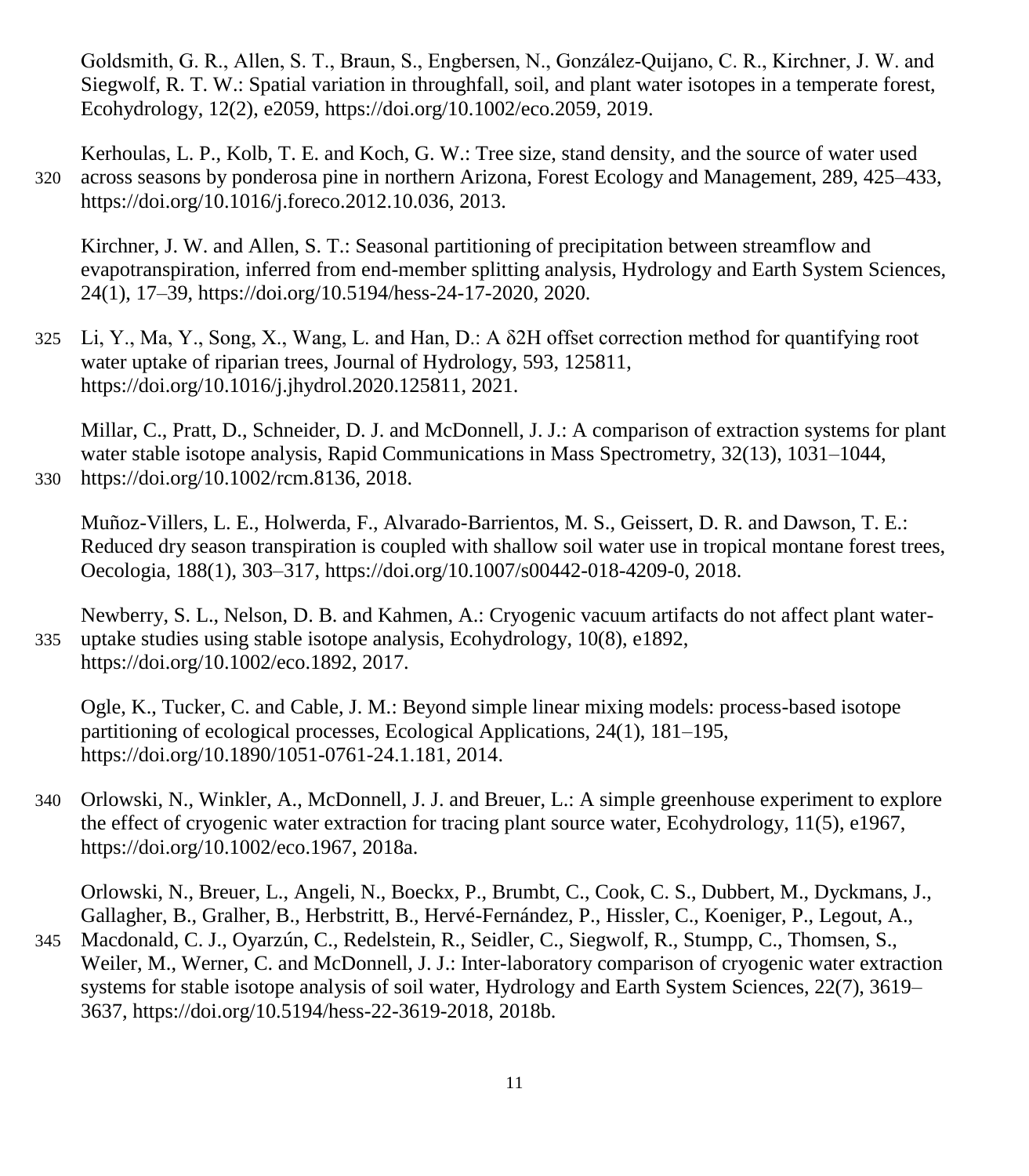Phillips, D., Inger, R., Bearhop, S., Jackson, A. L., Moore, M., Parnell, A. C., Semmens, B. X. and 350 Ward, E. J.: Best practices for use of stable isotope mixing models in food-web studies, Canadian Journal of Zoology, 92, 823–835, https://doi.org/10.1139/cjz-2014-0127, 2014.

Phillips, D. L. and Gregg, J. W.: Uncertainty in source partitioning using stable isotopes, Oecologia, 127(2), 171–179, https://doi.org/10.1007/s004420000578, 2001.

Phillips, D. L., Newsome, S. D. and Gregg, J. W.: Combining sources in stable isotope mixing models: 355 alternative methods, Oecologia, 144(4), 520–527, https://doi.org/10.1007/s00442-004-1816-8, 2005.

Poca, M., Coomans, O., Urcelay, C., Zeballos, S. R., Bodé, S. and Boeckx, P.: Isotope fractionation during root water uptake by Acacia caven is enhanced by arbuscular mycorrhizas, Plant Soil, 441(1), 485–497, https://doi.org/10.1007/s11104-019-04139-1, 2019.

Rothfuss, Y. and Javaux, M.: Reviews and syntheses: Isotopic approaches to quantify root water uptake: 360 a review and comparison of methods, Biogeosciences, 14(8), 2199–2224, https://doi.org/10.5194/bg-14- 2199-2017, 2017.

Sprenger, M., Leistert, H., Gimbel, K. and Weiler, M.: Illuminating hydrological processes at the soilvegetation-atmosphere interface with water stable isotopes, Rev. Geophys., 54(3), 2015RG000515, https://doi.org/10.1002/2015RG000515, 2016.

365 Thorburn, P. J. and Ehleringer, J. R.: Root water uptake of field-growing plants indicated by measurements of natural-abundance deuterium, Plant Soil, 177(2), 225–233, https://doi.org/10.1007/BF00010129, 1995.

Wassenaar, L. I., Terzer‐Wassmuth, S., Douence, C., Araguas‐Araguas, L., Aggarwal, P. K. and Coplen, T. B.: Seeking excellence: An evaluation of 235 international laboratories conducting water 370 isotope analyses by isotope-ratio and laser-absorption spectrometry, Rapid Communications in Mass Spectrometry, 32(5), 393–406, https://doi.org/10.1002/rcm.8052, 2018.

Zuecco, G., Amin, A., Frentress, J., Engel, M., Marchina, C., Anfodillo, T., Borga, M., Carraro, V., Scandellari, F., Tagliavini, M., Zanotelli, D., Comiti, F. and Penna, D.: A comparative study of plant water extraction methods for isotopic analyses: Scholander-type pressure chamber vs. cryogenic

375 vacuum distillation, Hydrology and Earth System Sciences Discussions, 1–23, https://doi.org/10.5194/hess-2020-446, 2020.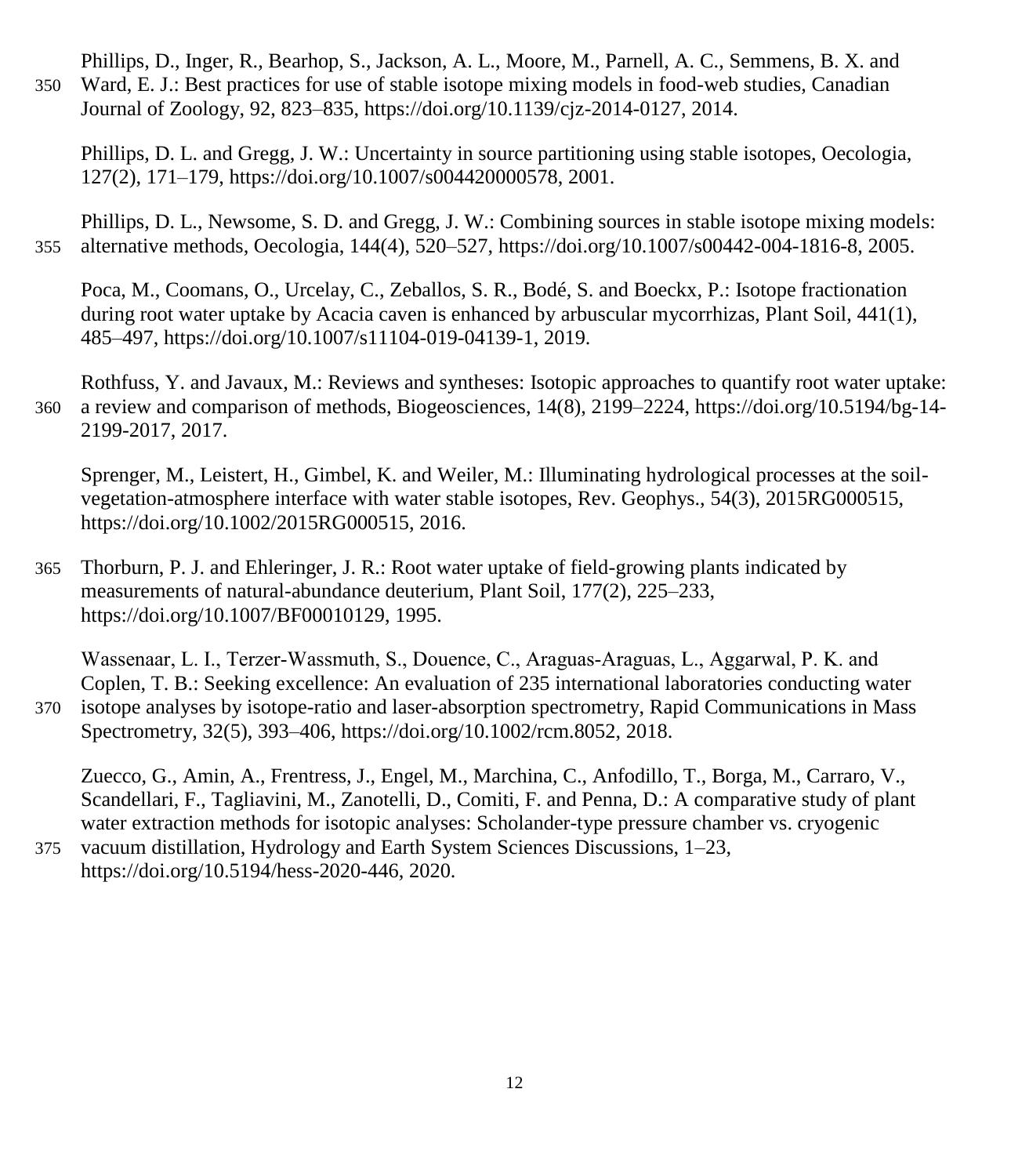Consequences of increasing previously reported values of plant water  $\delta^2 H$  by 8.1 ‰



- **Figure 1 Xylem water δ** 380 **<sup>2</sup>H values from five field studies, with and without a +8.1 ‰ adjustment to compensate for presumed cryogenic extraction biases (open and filled circles, respectively), overlaid on δ <sup>2</sup>H values of potential source waters (colored bars). The meanings of the colored bar widths are study-specific, reflecting the following: ±1 standard deviation in stream and groundwater and the range of observations in soilwater (1A; Dawson and Ehleringer, 1991); ±1 ‰ because uncertainties were not reported (1B; Thorburn and Ehleringer, 1995); ±1 standard error (1C; Kerhoulas et al., 2013); the range in soilwater values at 70-100 cm (deep),**
- 385 **50 cm (mid-depth), and 5-30 cm (shallow) (1D; Goldsmith et al., 2012); 95% prediction intervals (1E; Allen et al., 2019b). More details about the source data are available in Table S1. A -8.1 ‰ cryogenic extraction bias (or, conversely, a +8.1 ‰ correction for it) will shift the relationship between the xylem water and potential source waters (and thus the inferred source attribution) more when the differences among the potential sources are smaller.**

390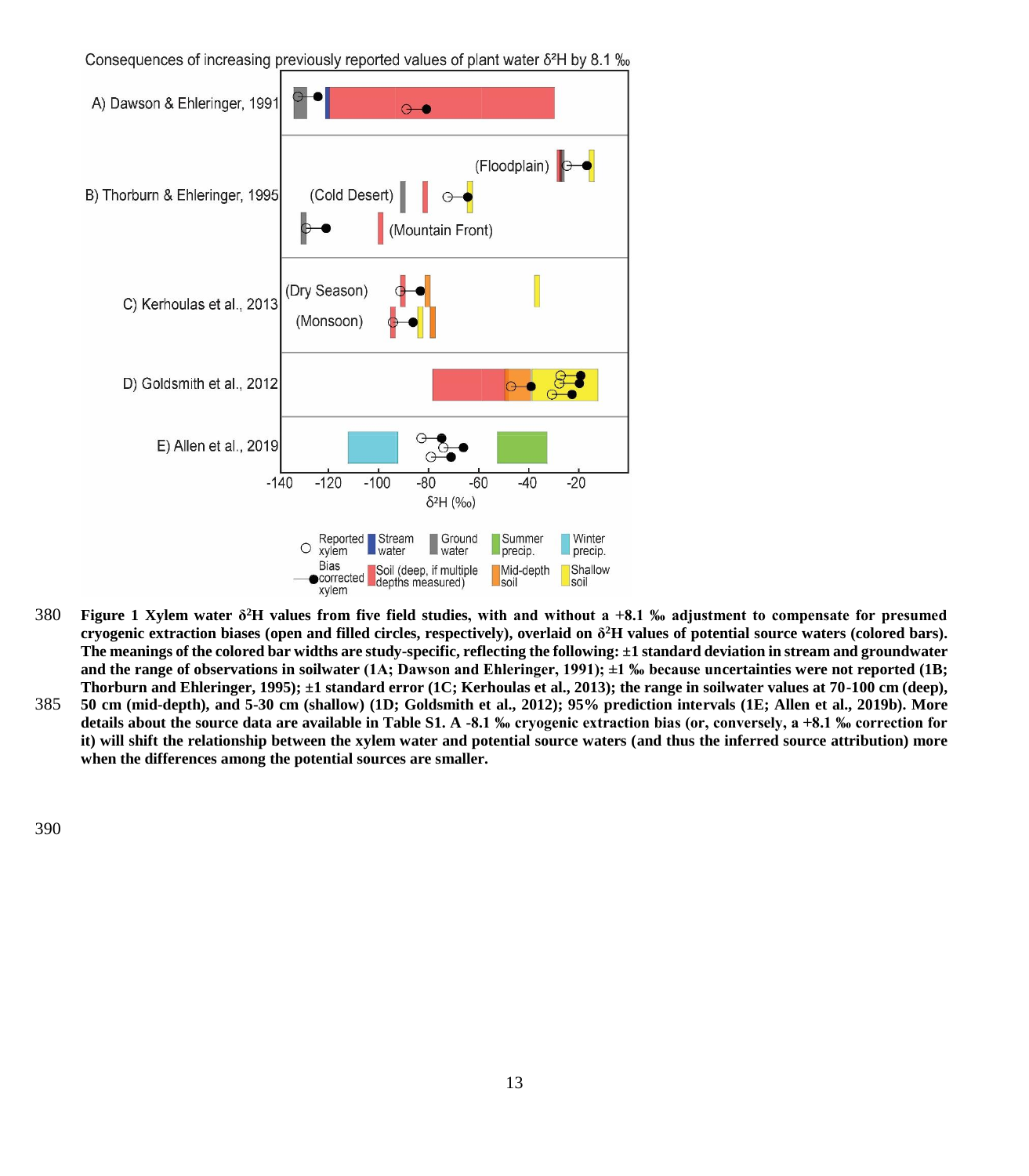

**Figure 2 Implications of δ<sup>2</sup>H biases in dual-isotope space. A) Measurements of xylem water that would otherwise lie on the meteoric water line (implying no evaporative fractionation since that water fell as precipitation) will instead fall below the line if the water extraction process introduces a negative bias in δ<sup>2</sup>H. This bias thus creates an apparent evaporation signal in dual-isotope space, and also artifactually suggests that the pre-evaporation source waters are lower in both δ<sup>2</sup>H and δ** 395 **<sup>18</sup>O than the actual sources are. B) Biases in δ<sup>2</sup>H will be amplified if they are translated to inferred pre-evaporation source waters. For example, an initial precipitation source with values of -5.0 ‰ δ<sup>18</sup>O and -30 ‰ δ<sup>2</sup>H could evaporate, becoming enriched in heavy isotopes along an evaporation line with a slope of 4 (the solid red arrow), resulting in xylem water with isotope values of -2.5 ‰ δ<sup>18</sup>O and -20 ‰ δ<sup>2</sup>H. If the measured δ<sup>2</sup>H includes a cryogenic extraction bias of -8.1 ‰ (and thus is -28 ‰ δ <sup>2</sup>H rather than the true value of -20 ‰), the** 

- 400 **apparent isotopic signature of the xylem water will suggest substantially more evaporation than actually occurred. Attempting to correct for this apparent evaporation, by extrapolating back to the meteoric water line along a slope of 4 (the dashed red arrow), will yield an apparent pre-evaporation source at -7.0 ‰ δ<sup>18</sup>O and -46 ‰ δ<sup>2</sup>H. Thus the resulting bias in the apparent pre-evaporation source will be -2 ‰ in δ<sup>18</sup>O and -16 ‰ in δ<sup>2</sup>H, relative to the true pre-evaporation source. C) If the size of the extraction bias is known, the measured xylem water can be corrected for this bias (black arrow), yielding a better estimate of the true xylem water**
- 405 **isotope signature (black dot). Then, by evaporation-compensating the bias-corrected value (dashed red arrow), the true preevaporation source water can be inferred.**